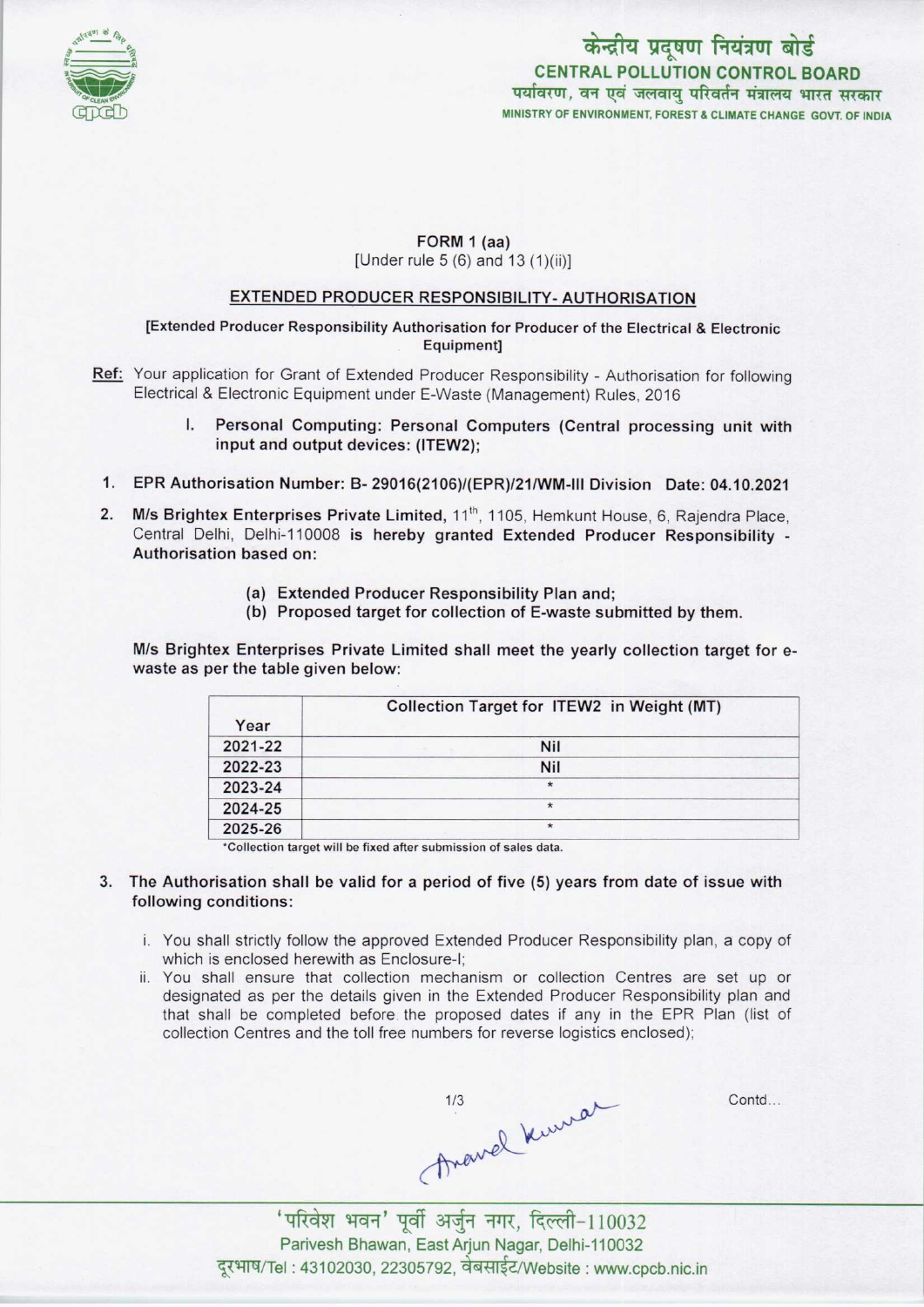

From pre page.....

- iii. You shall ensure that all the collected e-waste is channelized to recycler/dismantler M/s E-waste Recycler India, Shed No 15 Roz ka Meo Industrial Area Nuh and records shall be maintained at recycler/dismantler and your end;
- iv. You shall maintain records, in Form-2 of these Rules, of e-waste and make such records available for scrutiny by Central Pollution Control Board;
- v. You shall file annual returns in Form-3 to the Central Pollution Control Board on or before 30th day of June following the financial year to which that returns relates.

## vi. General Terms & Conditions of the Authorisation:

- a.The authorisation shall comply with provisions of the Environment (Protection) Act, 1986 and the E-waste (Management) Rules,2016 made there under;
- b. The authorisation or its renewal shall be produced for inspection at the request of an officer authorised by the Central Pollution Control Board;
- c.Any change in the approved Extended Producer Responsibility plan should be informed to Central Pollution Control Board within 15 days on which decision shall be communicated by Central Pollution Control Board within sixty days;
- d. It is the duty of the authorised person to take prior permission of the Central Pollution Control Board to close down any collection centre/points or any other facility which are part of the EPR plan;
- e. An application for the renewal of authorisation shall be made as laid down in subrule (vi) of rule of 13(1) the E- Waste (Management) Rules, 2016;
- f. The Board reserves right to cancel/amend/revoke the authorisation at any time as per the policy of the Board or Government.

### vii. Additional Conditions: -

- a) That the applicant will submit annual sales data along with annual returns;
- Net also data along with annual returns;<br>
and the addresses of collection points provided that traceable and the collection points/ce<br>
sed application for grant of EPR Authorisation<br>
PRO or changing its EPR Plan;<br>
2/3 b) That the applicant has to ensure that the addresses of collection points provided by them in their EPR Plan are correct and traceable and the collection points/centres are functional;
- c) That the applicant will submit revised application for grant of EPR Authorisation in case of applicant adding/changing PRO or changing its EPR Plan;